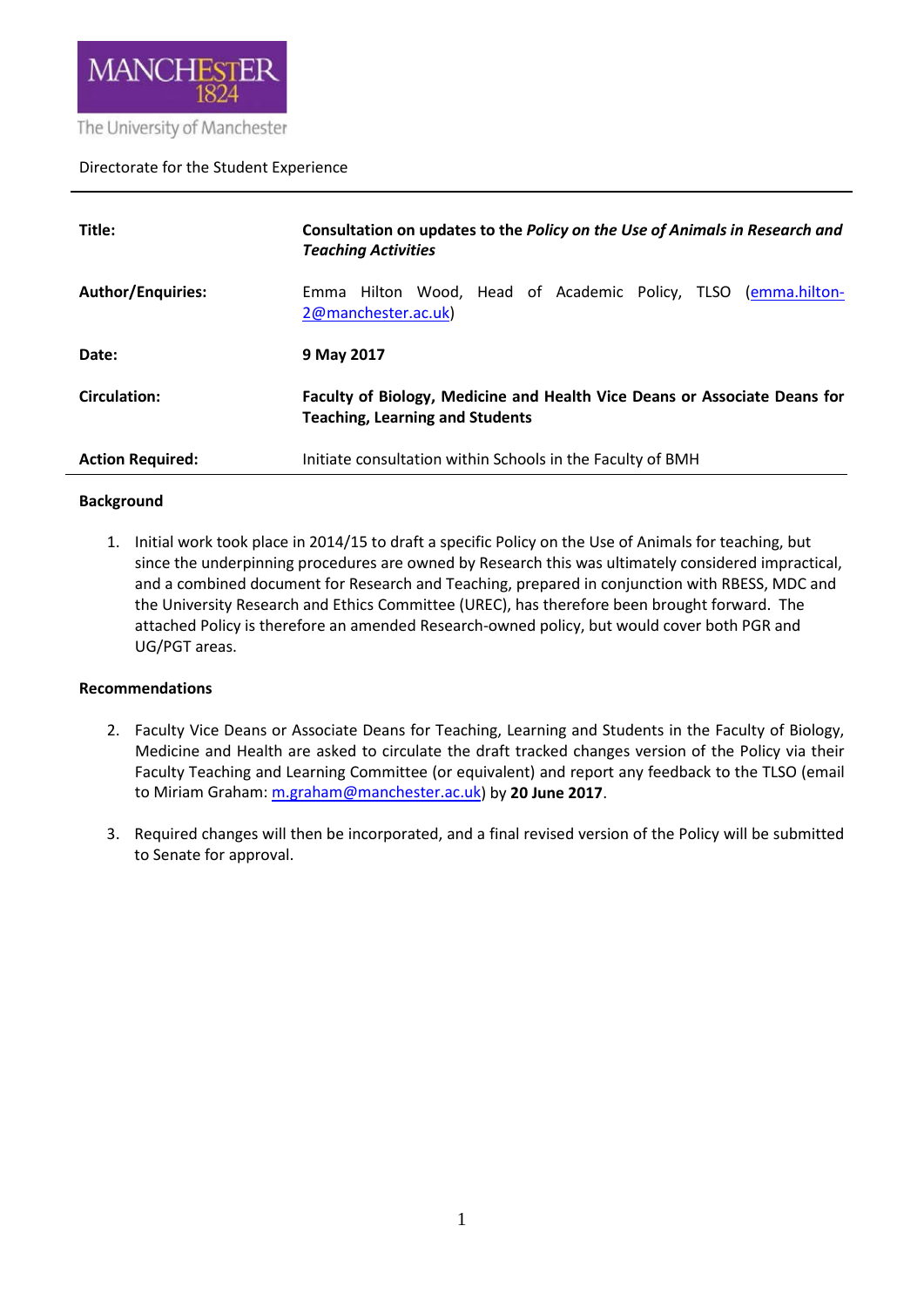## **Appendix 1: Policy on the Use of Animals in Research and Teaching Activities**

# **1. Background**

- 1.1 The University of Manchester (the University) is committed to excellence in research and teaching. This includes activities that aim to alleviate human suffering, improve the human condition, safeguard our environment, and promote animal welfare and conservation. The University accepts that in order to pursue these commitments there is sometimes a need to use animals (and animal by products) in its activities. However, it permits the use of animals in scientific procedures *only* where there is no reasonable alternative available.
- 1.2 Where animals are involved, the University requires the very highest level of ethical conduct and practice. The reduction of any harm and discomfort caused to animals must always be a priority consideration. Animals being housed for any purpose must be cared for with the highest standards of husbandry. Where animals are being observed in their natural habitat, care must be taken not to damage their environment and, where applicable, official permits must be obtained from the appropriate governing body of the country concerned prior to any animals being disturbed or collected for study.

# **2. Purpose**

- 2.1 This policy sets out the principles upon which *all* University activities involving animals should be conducted and defines which activities require ethical review.
- 2.2 This policy applies to all staff, students and persons undertaking research and/ or teaching. This policy also applies to work carried out by external bodies using University facilities.
- 2.3 For the purposes of this policy, the types of research and/or teaching that involve animals are divided into the following categories:

#### **3. Categories of research and/ or teaching involving animals covered by this Policy**

The use of animals by persons associated with the University can be categorised as:

- A. The use of living vertebrates and cephalopods in scientific procedures within the University and the UK which are regulated by the Animals (Scientific Procedures) Act 1986 [\(ASPA\)](http://www.archive.official-documents.co.uk/document/hoc/321/321-xa.htm) and Amendment Regulations 2012 ("the Act").
- B. The use of living vertebrates and cephalopods in scientific procedures that would fall under the definitions of ASPA if conducted in the UK but are being conducted outside the UK.
- C. The use of tissue harvested from living vertebrates and cephalopods killed solely for research or teaching regardless of where the animals or tissue were sourced.
- D. The use of animals in scientific enquiry and or teaching not regulated under ASPA 1986 because the animals are not vertebrates or cephalopods, or the activity does not involve the animal undergoing scientific procedures. (For example, the non-invasive use of live animals in the Manchester Museum for public education and conservation purposes and some behavioural and observation work within the University and on educational field courses).
- **4. General Principles of Ethical Conduct when conducting activities involving Animals**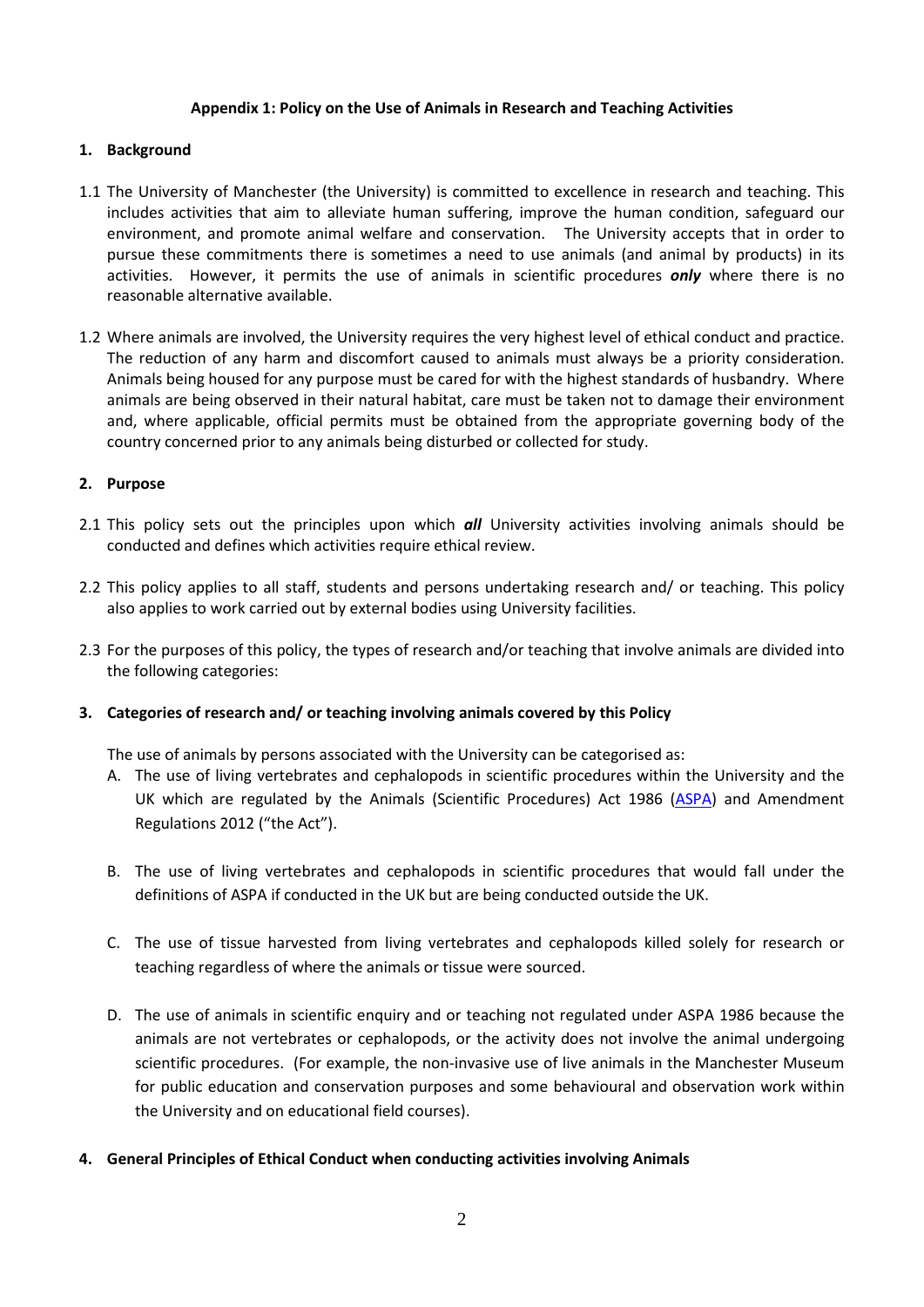- 4.1 Activities involving animals should be planned with the welfare of the animals in mind, including the protection of the environment in which they live.
- 4.2 Ethical issues concerning the use of animals must always be considered and, where required under Section 7 of this policy, should undergo appropriate ethical review.
- 4.3 Anyone involved in the care and handling of animals must be properly trained and fully aware of the legal and ethical issues involved.
- 4.4 Academic activities that involve the collection of samples at home and overseas must adhere to any legislation, regulations and good practice guidelines that govern the activities being undertaken, including the catch/release of any invertebrate or vertebrate animal on University field courses and the import and export of animals or their tissue.
- 4.5 Researchers have an ethical obligation to make their research findings (including negative findings) from such research, publicly available, where appropriate and possible.
- **5. Additional specific principles of ethical conduct for activities involving vertebrates and cephalopods in scientific procedures**
- 5.1 Research and teaching in the UK involving vertebrates and cephalopods being subject to scientific procedures that may cause pain, suffering, distress or lasting harm must comply with the provisions of ASPA. The animals involved should be kept in accordance with the codes of practice issued under the Act.
- 5.2 The University is committed to implementing standards which reflect contemporary good practice, including when these exceed the minimum requirements of legislation and codes of practice. Researchers are required to adhere to both local and University-wide standards and procedures.
- 5.3 The University embraces the principles of Replacement, Refinement and Reduction (3R's) in activities involving animals and staff and students are expected to explore models that replace, reduce or refine the use of animals in their activities. The University expects all those involved in this type of animal research to adhere to the National Centre for Replacement, Refinement and Reduction's (NC3Rs) Guidelines; ["Responsibility in the use of animals in bioscience research"](http://www.nc3rs.org.uk/the-3rs).

5.4 Animals must only be used in scientific procedures where absolutely no suitable alternative is available. Replacement of animal models must always be the first consideration irrespective of whether the activity falls under ASPA.

- 5.5 Where the use of animals is justified, the number of animals used must be reduced to the minimum number that is scientifically viable and appropriate steps must be taken to refine the activity so that discomfort to the animals is minimised.
- 5.6 Careful consideration should be given at the project planning stage to the fate of the animals at the end of the programme of work (e.g. euthanasia, rehoming, and release). Where an animal is to be killed, tissue and blood products of value to research or teaching should be utilised wherever possible, including sharing with other scientists. .
- 5.7 Research and/ or teaching, including field work undertaken overseas must comply with any local regulations in that country and be conducted in accordance with the University's ethical standards.
- 5.8 The reporting of research involving animals in scientific procedures should conform to the [ARRIVE](http://www.nc3rs.org.uk/downloaddoc.asp?id=1206&page=1357&skin=0)  [guidelines](http://www.nc3rs.org.uk/downloaddoc.asp?id=1206&page=1357&skin=0) set out by NC3Rs.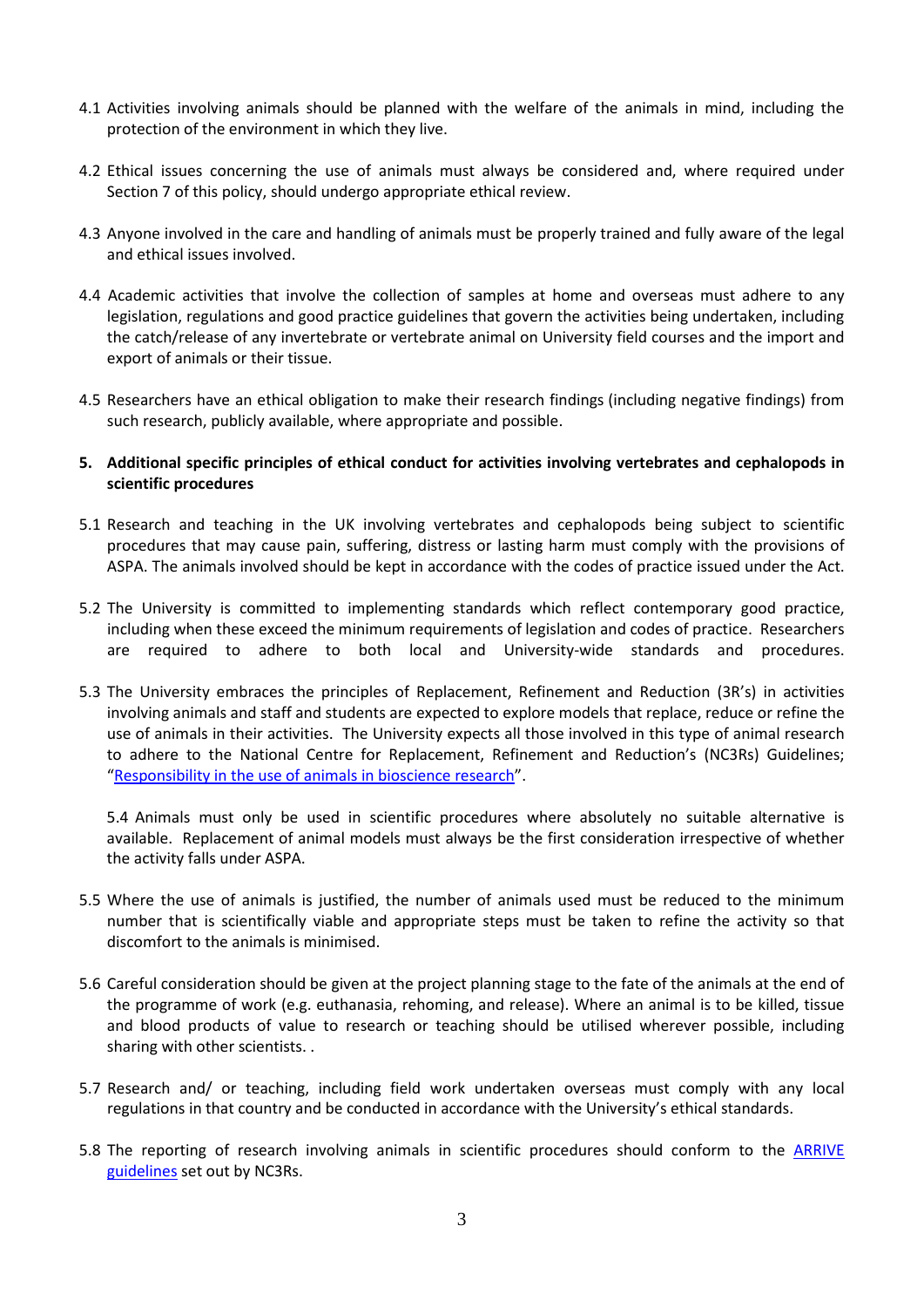# **6. Roles and responsibilities**

- 2.1 The University Registrar, Secretary and Chief Operating Officer, as Establishment Licence Holder, is legally responsible for compliance with ASPA. S/he is required, amongst other things, to have an Animal Welfare and Ethical Review Body (AWERB) in place to advise him/her on ethical aspects of the work, animal welfare, the training and competency of individuals involved in animal research and/ or teaching and the suitability of support staff and facilities. The AWERB complies with the ASPA requirement that the Named Animal Care and Welfare Officer (NACWO) and the Named Veterinary Surgeon (NVS) are involved and that the Named Training and Competency Officer (NTCO)/ Named Information Officer (NIO) is actively engaged.
- 6.2 The Associate Vice President for Compliance, Risk and Research Integrity is chair of the University's Research Compliance Committee which receives quarterly reports on the ethical use of animals in research and compliance with ASPA and other legislation that govern the use of animals by the University.
- 6.3 The Named Animal Care and Welfare Officer (NACWO) ensures that the requirements of ASPA are met and the highest standards of animal husbandry are implemented, and makes recommendations to the AWERB about individual projects.
- 6.4 The Named Veterinary Surgeon (NVS) is employed to ensure the health of laboratory animals, to approve the anaesthesia and analgesia regimes proposed in all projects, to authorise the use of any prescription drugs and make recommendations to the AWERB about individual projects.
- 6.5 Principal Investigators and Directors of Studies are responsible for ensuring that:
	- Studies involving animals are planned ethically and with the welfare of the animals in mind, receive the appropriate ethical approval, as required, and comply with the appropriate legislation.
	- All those involved in projects that come under ASPA have a personal licence, where required, and an appropriate project licence is in place.
	- All individuals involved in studies are appropriately trained and receive adequate supervision and records of the training and supervision are kept.
	- They and their researchers/fellow teachers are fully conversant with the legislation governing the research and any relevant codes of practice.
	- They are committed to keeping up-to-date with and implementing the latest good practice in relation to ethical standards.
	- They are committed to replacing, refining and reducing the use of animals in scientific procedures.
	- Where their research is part of a collaboration, the research conducted by the collaborator, including where this is outside of the UK, is conducted to the standards expected by the University of Manchester.
	- Research outputs are published in accordance with the principles of NC3Rs' ARRIVE guidelines as appropriate.
- 6.6 Staff and students, conducting activities involving animals are responsible for conducting these activities to the highest ethical standards in accordance with this policy and ensuring they have the appropriate training and licence for any procedures to be carried out.

#### **7. Ethical Review Requirements**

The ethical review requirements for each category of animal research listed in section 3 are indicated here. Full details of the ethical review requirements can be found in the supporting guidance document.

A. The use of living vertebrates and cephalopods in scientific procedures within the University and the UK which are regulated by ASPA.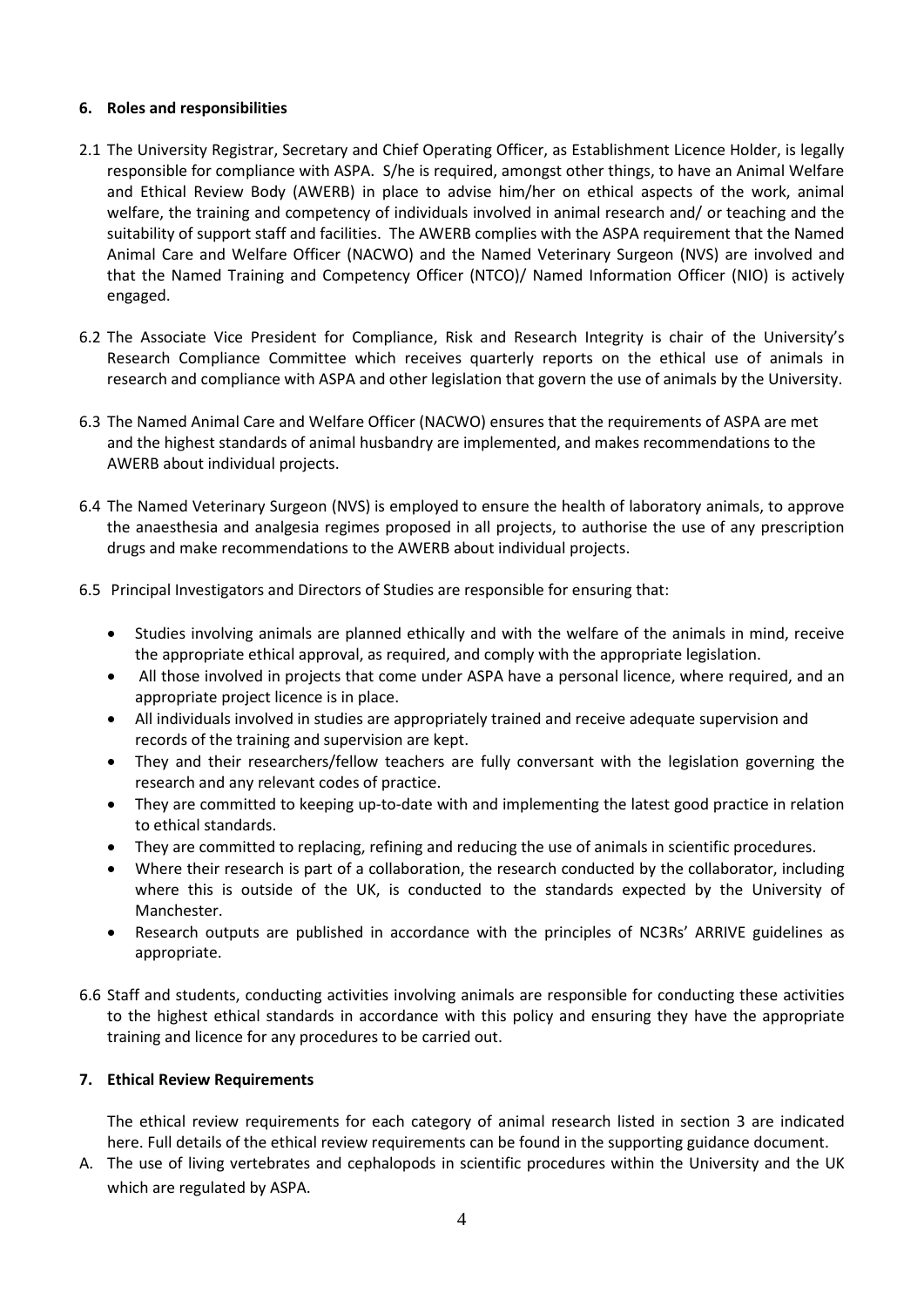Since 1999, all UK establishments designated under the ASPA have been required by a condition on the certificate to have an ethical review process which should advise the certificate holder and support named persons and licensees on animal welfare and ethical issues, and develop the widest possible application of the 3Rs.

Research that falls into category A requires full ethical approval by the University's AWERB.

B. The use of living vertebrates and cephalopods in scientific procedures that would fall under the definitions of ASPA if conducted in the UK but are being conducted outside the EU.

Research that falls into category B (collaboration with other laboratories outside of the EU, or where animal facilities are being provided by third parties outside of the EU) requires ethical approval by the University's AWERB.

The ethics committee will need to be satisfied that the welfare standards are consistent with UK and local legislation, and that the principles set out in this policy are applied and maintained.

C. The use of tissue harvested from living vertebrates and cephalopods killed solely for research or teaching purposes regardless of where the animals or tissue were sourced.

The killing of a protected animal by an appropriate humane method listed in Schedule 1 of the ASPA, is not a procedure regulated by law, even if the killing is performed to provide material for scientific or other experimental purposes.

Research or teaching that falls into category C requires appropriate and proportionate ethical review by the University.

D. The use of animals in scientific enquiry not regulated under ASPA 1986 because the animals are not vertebrates or cephalopods or the research does not involve the animal in scientific procedures. (For example some behavioural and observation work within the University and field courses where animals are used).

Research or teaching that falls into category D may require appropriate and proportionate ethical review.

#### **8. Definitions**

| <b>ARRIVE</b> | Animal Research: Reporting of In Vivo Experiments                                                                                                                                                                                                      |
|---------------|--------------------------------------------------------------------------------------------------------------------------------------------------------------------------------------------------------------------------------------------------------|
| ASPA          | Animals (Scientific Procedures) Act 1986                                                                                                                                                                                                               |
| AWERB         | Animal Welfare and Ethical Review Body                                                                                                                                                                                                                 |
| <b>NACWO</b>  | Named Animal Care and Welfare Officer                                                                                                                                                                                                                  |
| NIO.          | Named Information Officer                                                                                                                                                                                                                              |
| <b>NTCO</b>   | Named Training and Competency Officer                                                                                                                                                                                                                  |
| <b>NVS</b>    | Named Veterinary Surgeon                                                                                                                                                                                                                               |
| NC3Rs         | National Centre for Replacement, Refinement and Reduction                                                                                                                                                                                              |
| The 3Rs:      | <b>Replacement</b> – methods which avoid or replace the use of animals in research that has the<br>potential to cause them harm.                                                                                                                       |
|               | <b>Refinement</b> – improvements to procedures and husbandry which minimise actual or potential<br>pain, suffering, distress or lasting harm and/or improve animal welfare in situations where the<br>use of animals is unavoidable.                   |
|               | <b>Reduction</b> – methods which minimise animal use and enable researchers to obtain<br>comparable levels of information from fewer animals or to obtain more information from the<br>same number of animals, thereby reducing future use of animals. |